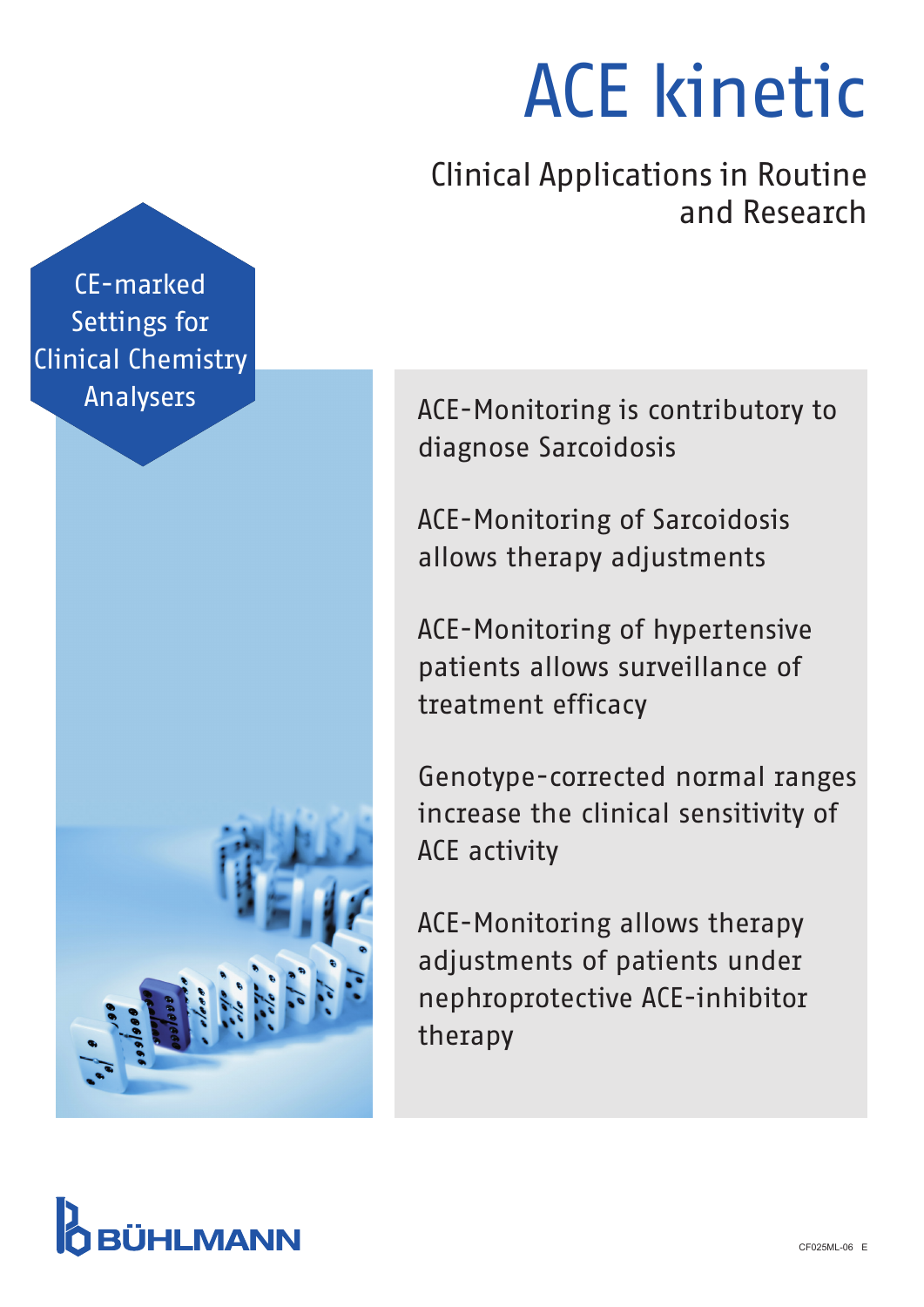#### **ACE**

*In vivo*, Angiotensin-Converting Enzyme (ACE) catalyses the conversion of Angiotensin I to Angiotensin II and inactivates bradykinin during regulating blood pressure via Renin-Angiotensin-System.

Elevated levels of serum ACE associated with the ACE-I/D-gene polymorphism have been measured in patients suffering from various disorders. They often indicate a poor prognosis or rapid progression of the disease.

- Granulomatous-inflammatory diseases such as Sarcoidosis and Mixed-Connective-Tissue Disease (MTCD)\*9
- Nephropathies associated with Diabetes and Glomerulonephritis\*10,12
- Cardiovascular diseases such as left ventricular hypertrophy, brain and myocardial infarction\*12

#### Sarcoidosis

Sarcoidosis is an inflammatory disease of unknown origin characterised by the formation of granuloma. The prevalence of this multisystem granulomatous disorder, which activates the immune system, varies between ethnic groups and geographic regions. Worldwide, the incidence of Sarcoidosis ranges from 10-80 cases per 100.000 inhabitants. The average age at onset is between 20 and 40 years in both men and women. Sarcoidosis may occur as acute or chronic form. The onset of the chronic type is slowly and without clear symptoms.

In about 20% of the cases especially multi-organ involvement may become lifethreatening. The main symptoms are: enlargement of lymph nodes, fever, chest pain and cough and painful nodules under the skin. Symptoms may be associated with a specific organ or with several organs\*6:

| Organ          | Patients % |
|----------------|------------|
| Lymph nodes    | 90         |
| Lung           | 90         |
| Liver          | $60 - 90$  |
| Eyes (Uveitis) | 25         |
| Skin/Skeleton  | 25         |
| Heart          | 5          |

#### **Diagnosis**

Sarcoidosis patients exhibit no distinct clinical signs. Therefore, Sarcoidosis remains a diagnosis of exclusion. In this context, the measurement of ACE may contribute to confirm Sarcoidosis\*3,6. The following critieria for the diagnosis of Sarcoidosis have been established:

Identification of the typical clinical and/ or radiologic picture closely related to Sarcoidosis, mainly supported by the non-case-ating granulomas and exclusion of all other sarcoidosis-like diseases. Diagnosis is supported by bronchoalveolic lavage which indicates a proliferation of T-Lymphocytes and a shift of the CD4/ CD8 composition towards CD4-cells.

#### Monitoring disease activity

Monitoring of disease activity is essential to predict disease progression. A clinical investigation, the assessment of lung capacity and a radiologic examination are routinely performed. Spontaneous and therapy-induced changes of the inflammatory activity predicting a deterioration are reflected better by serum parameters such as sIL-2R, neopterin and especially ACE activity in serum.

#### Therapy options

In most cases of acute Sarcoidosis the administration of NSAIDs is sufficient. In cases of chronic-progressive courses a therapy with corticosteroids is recommended. According to the severity of the disease and the response to the drug an initial dose is established and gradually reduced later on. A life-long treatment with a low dose of corticosteroids may be necessary. In cases of corticoid-resistance an immunosuppressive therapy using combinations of Cyclosporine A, Azathioprine, Methotrexate or Cyclophosphate are being used.

#### Monitoring disease activity of Sarcoidosis with ACE

The chronic forms can last several years or even a life time. Consequently, diagnostic tools are essential to closely monitor the disease activity and to predict disease progression. ACE is valuable to assess the disease activity, especially in

systemic Sarcoidosis. It is released by epitheloid cells and its serum level correlates significantly with the granuloma burden of the patient.

The **positive predictive value** of elevated ACE activity is estimated between 75-90%, the negative predicted value between 70-80%\*17. An initial low ACE activity indicates a good prognosis. Elevated levels significantly correlate with the grnuloma burden of the individual. If only one organ is affected ACE activity often shows values within the normal range. Examples of individual chronic disease courses are presented below (Case 1 and 2). Important: An increase in ACE activity within the normal range may indicate a disease progression.

#### Genotyping

A deletion-/insertion-polymorphism in intron 16 of the angiotensin-converting enzyme (ACE) gene located on chromosome 17 has been detected. A sequence of 287 base pairs is either present (insertion, I-allele) or absent (deletion, D-allele).

Studies of the D/I-polymorphism have shown the D-allele to be associated with an enhanced ACE activity, and the I-allele with a lower one. The assessment of the gene polymorphism and the establishment of genotype-corrected values is thus helpful to improve the clinical value of ACE. It has been shown that ACE genotyping and genotype-corrected reference ranges have improved the clinical sensitivity of ACE activity in Sarcoidosis, which is still the main application of ACE in serum\*1.

#### Other Areas of application

#### Chronic Berylliosis

Berylliosis is induced by Berylliumoxid exposure at the work place. The clinical picture and symptoms are identical to what is reported with Sarcoidosis and has to be excluded in order to diagnose correctly\*6,7. Differential diagnosis can be made if a skin test is used.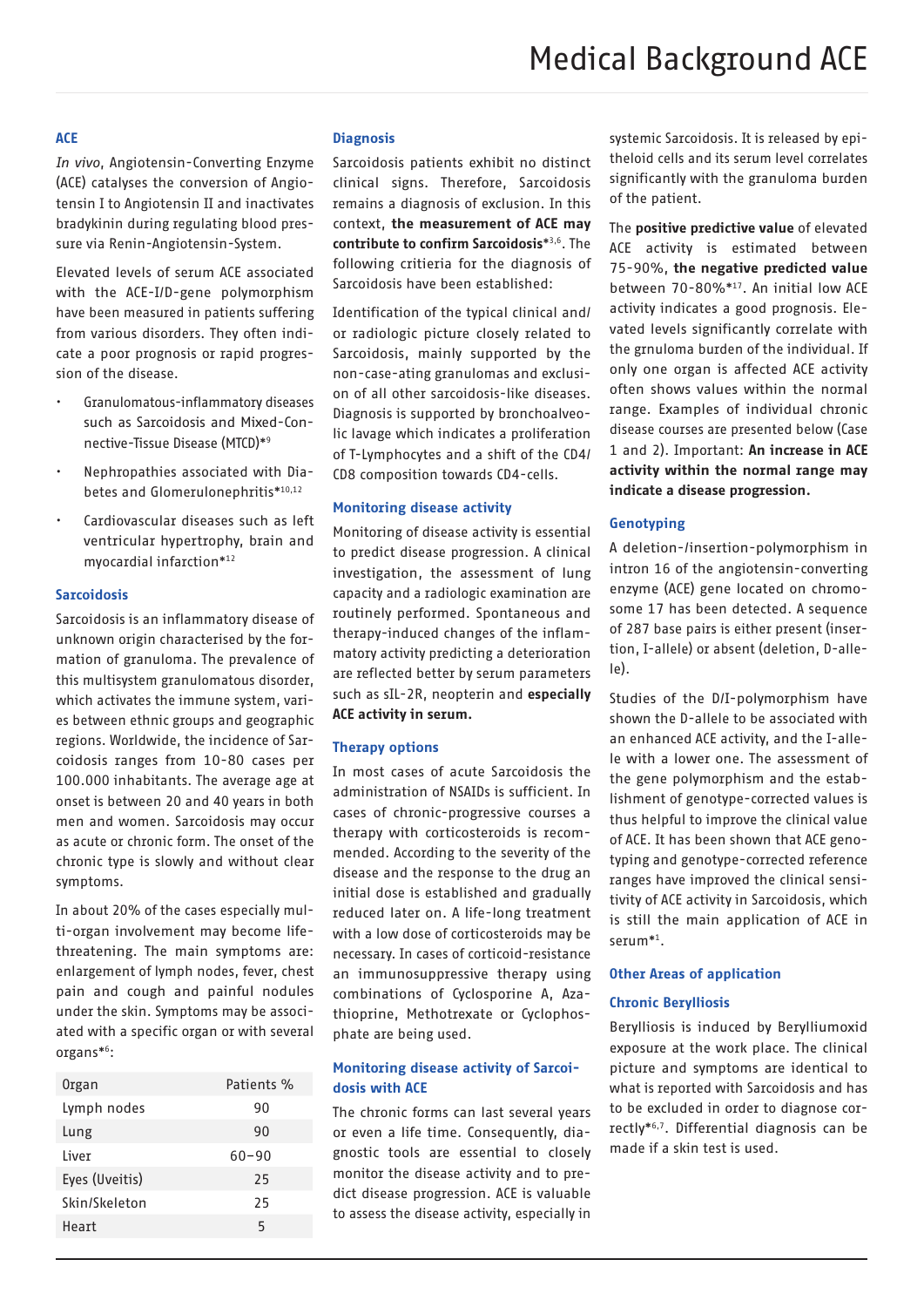#### Disease Monitoring with ACE activity – examples

Therapy monitoring is performed according to the disease activity in intervalls between 3 months and one year. Examples for typical therapy follow-up under therapy with Prednisolone:



#### Case 1

60-year old patient with ACE I/D-Gene Polymorphism: Genotyp ID under therapy with Prednisolone. Prednisolone and Delix (ACE-inhibitor, contains Ramipril).

Follow-Up: 1. Prednisolone-reduction; 2. Prednisolone discontinued; 3. without Prednisolone; 4. without Prednisolone; 5. Prednisolone-restart



#### Case 2

41-year old patient with ACE I/D-Gene Polymorphism: Genotype II. Long-term treatment with a low dosis of prednisolone. ACE levels have been classified as elevated only by using genotype-corrected normal ranges.

Follow-Up: 1. Without Prednisolone; 2. Prednisolone-increase; 3. Pred.-reduction; 4. Pred.-increase; 5. Pred.-reduction; 7. Pred.-increase; 8. Pred.-reduction; 9. low Dose

These data have been provided by Professor Dr. med J. Müller-Quernheim, University of Freiburg, Germany

#### Monitoring of Cardiovasculardiseases/ Hypertension

The value of the ACE-I/D-polymorphism as a prognostic marker of disease progression is discussed controversially. Some groups use ACE activity measurements for therapy monitoring under ACE inhibitors\*10.

### Nephroprotection under ACE inhibitor therapy

A variety of diseases is associated with chronic progressive renal failure.

ACE-I/D-Polymorphism is used as a prognostic marker of disease progression. The DD- and the ID-genotype benefit from a therapy with ACE inhibitors\*10. The efficacy of ACE inhibitors and thus the individual need of drugs can be determined using ACE activity testing. The treatment with ACE inhibitors is most effective in the following diseases.

- Diabetes mellitus ACE inhibitors show nephroprotective action. Furthermore, ACE activity can be elevated in cases of proliferative Retinopathy\*8.
- Focal and segmental Glomerulosclerosis, IgA Nephropathy Patients with DD- and ID-genotype are treated with ACE inhibitors to reduce the risk of renal failure. The efficacy of ACE inhibtors is assessed by measuring ACE activity\*10.

#### Mixed-Connective-Tissue Disease

• Many patients are at risk of developing pulmonary hypertension, which is indicated by incresing levels of ACE activity\*9.

#### **Summary**

Serum ACE is a highly specific marker for the disease activity monitoring of Sarcoidosis patients.

Genotype-corrected normal ranges should be used to increase the clinical sensitivity of the parameter.

Serum ACE is a valuable marker for efficacy monitoring of ACE inhibitor therapy in diseases associated with ACE-I/D-Gene-Polymorphism.